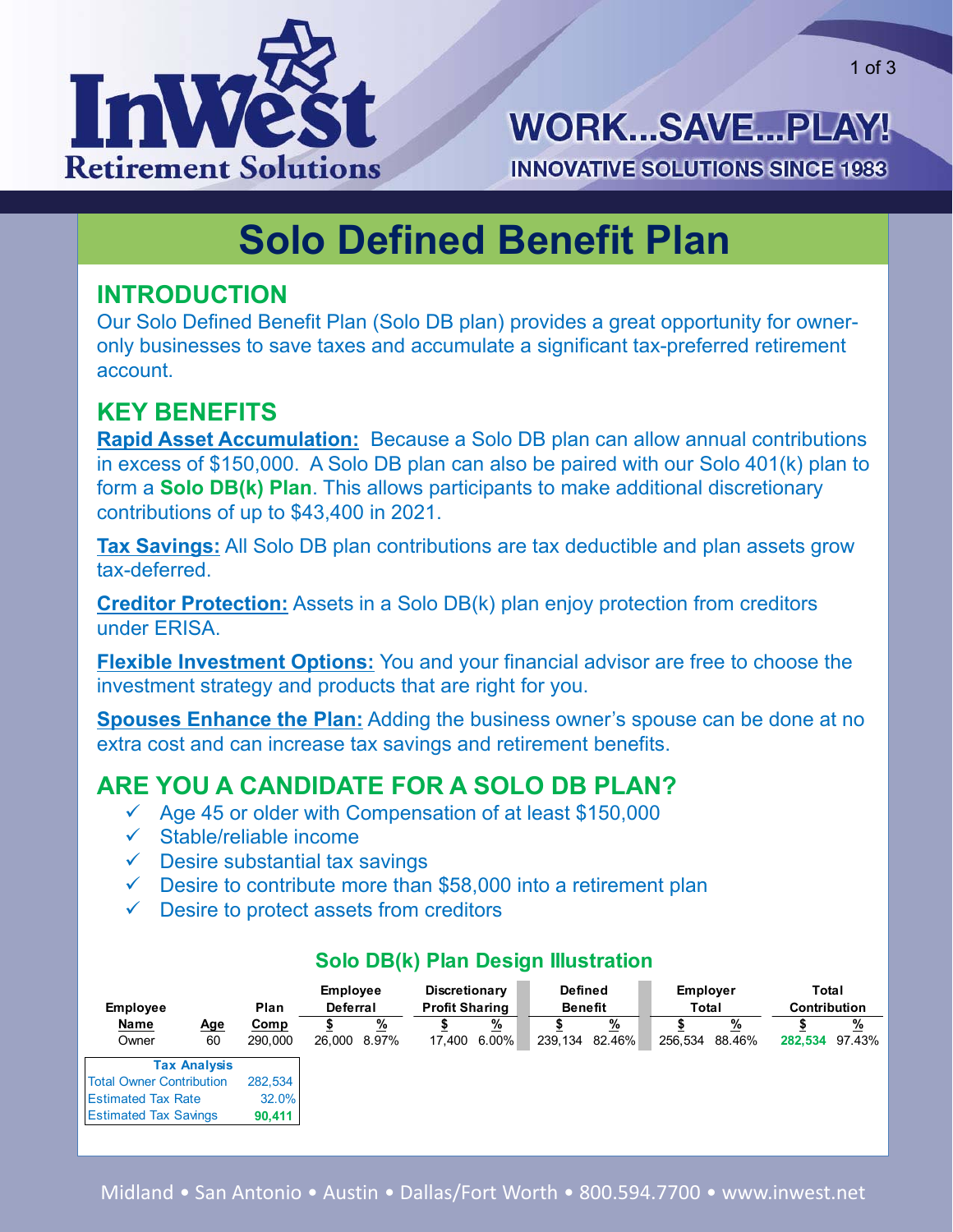

## **THE INWEST PHILOSOPHY – WE CARE**

**At InWest we believe that our clients really don't care how much we know until they know how much we care.**

Retirement plan design and compliance administration requires very specialized knowledge; however, knowledge alone doesn't produce success.

## **GREAT CUSTOMER SERVICE MAKES THE DIFFERENCE**

**Our clients rated their overall satisfaction with InWest as a 9.1 on a scale from 1 to 10 in a recent, independent customer satisfaction survey and InWest has a 96% client retention rate since 2008.**

Any company can claim to provide outstanding service; at InWest we let our clients tell the story:

*"I have dealt with three different companies managing 401(k) plans for past employers, and none of them came close to providing this level of support."* Bruce F. - Plan Sponsor

*"Just wanted to let you know how much I appreciate the terrific work ethic of your wonderful staff. I call often with both questions and problems to solve and they are ALWAYS on top of their game! They work*  with the same sense of urgency that I do... I want to give spectacular service to my clients and your staff *makes that possible so many times."* Sally R. - Financial Advisor

*"Experience together (since 1996). Fee structure is reasonable. Administrative care is tops! Exceeds customer support requests from problem to solution."* Ron T. – Plan Sponsor

### **EXPERIENCE MATTERS**

**Every InWest Account Manager is a member of the American Society of Pension Professionals & Actuaries (ASPPA) and has obtained at minimum ASPPA's Qualified 401(k) Administrator (QKA) designation.** *Credentialed ASPPA members have committed a minimum of* 



*three years of study, rigorous examinations and actual practice to become highly skilled specialists in their respective areas of retirement planning. ASPPA's extensive credentialing program has a reputation for excellence and includes continuing education requirements to ensure ongoing high standards of performance.*

## **ADVANCED TECHNOLOGY – INWEST PLAN CONNECT**

**InWest Plan Connect offers Plans Sponsors and Financial Advisors a secure environment for the exchange of information in a quick and efficient manner.**

*Some of the features available through Plan Connect are: secure file transfers, plan documents, administrative forms and compliance reports.*